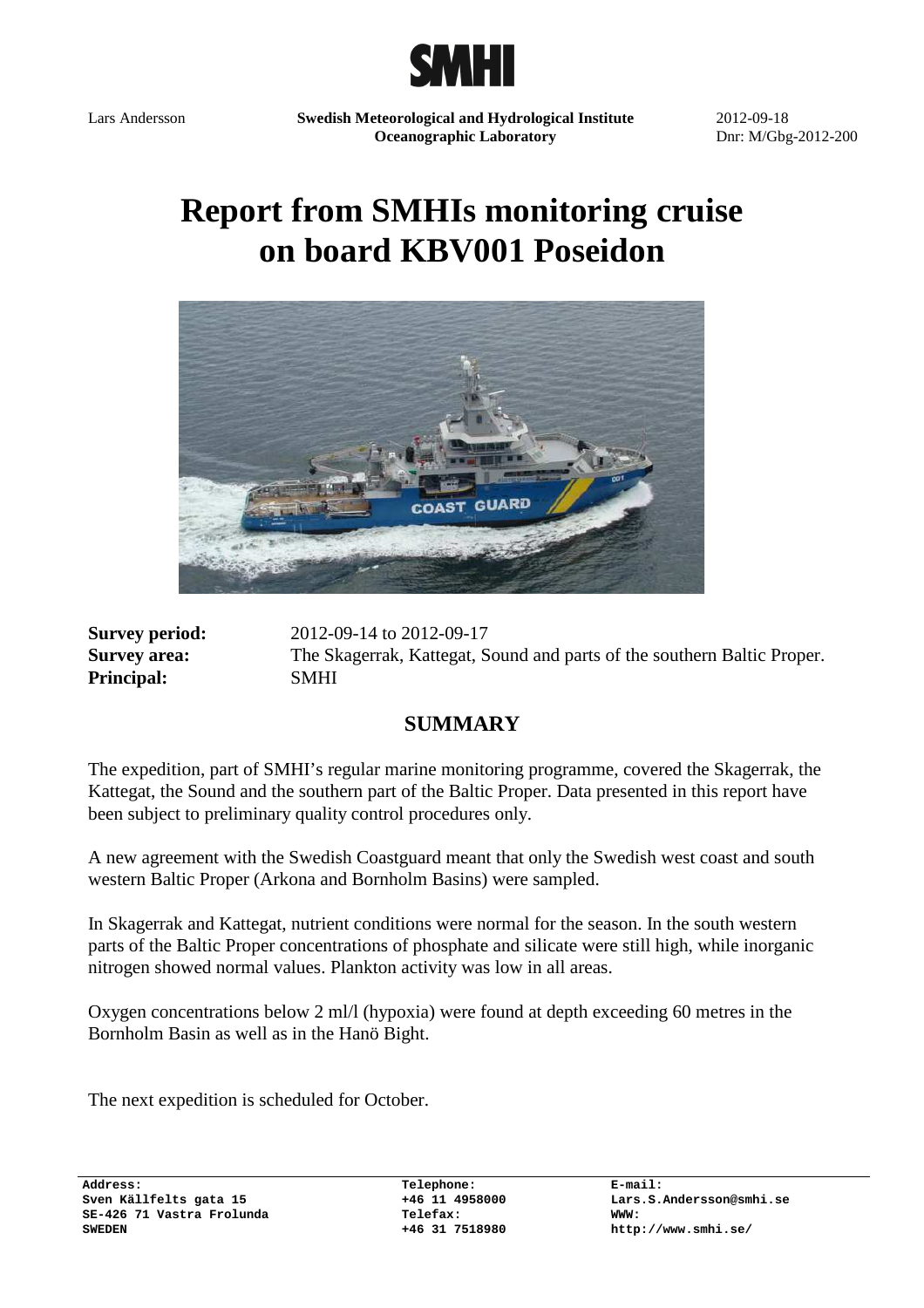

# **PRELIMINARY RESULTS**

The cruise, part of SMHI´s ordinary monitoring programme, began in Göteborg on September 14th and ended in the same port September 17th. Winds were fresh-to-strong for most of the expedition, blowing from between south and west.

A new agreement with the Swedish Coastguard means that SMHI's expeditions for the remainder of 2012 will be split, making use of the two ships KBV001 for the west Coast and the south western parts of the Baltic Proper, and KBV002 for remaining areas. There will be no expedition in the remainder of the Baltic Proper during September due to logistics problems.

## **Skagerrak**

Surface water temperatures were normal for the season and varied from 13.3°C in the western parts to 15.1°C at the coast. Surface salinities were somewhat above normal, ca. 31 psu in the whole area. Thermocline and halocline coincided and were found at a depth of ca. 20 metres. The halocline was weakly developed while the thermocline was distinct.

Nutrient concentrations in the surface layer were typical for the season. Concentration of phosphate varied from 0.03 to 0.06  $\mu$ mol/l. The sum of nitrite/nitrate was below detection limit (<0.10  $\mu$ mol/l), in the whole area. Silicate concentrations varied between 0.8 and 1.5  $\mu$ mol/l.

Plankton activity, based on fluorescence and oxygen saturation, was low.

The oxygen conditions in the offshore deep water were good, while the bottom water at the coastal station Släggö, showed lower oxygen concentrations than normal (2.8 ml/l).

#### **Kattegat and the Sound**

Surface water temperatures were normal, about 15.5°C. Surface salinity was high in the northern parts of Kattegat as well as in the Sound, and varied from 28.3 in the north to 20.5 in the southern Kattegat. In the Sound the surface salinity was 17 psu. Both thermocline and halocline were weakly developed in the north. In the southern Kattegat, the halocline was found at depths between 15 and 30 metres while the thermocline was located deeper at 25 to 35 metres. In the Sound, thermocline and halocline coincided, with the region of maximum stratification extending from 7 to 20 metres. All nutrients showed typical values for the season in the surface layer. In Kattegat, phosphate concentrations varied between 0.10 and 0.15 µmol/l, silicate between 1.1 and 2.4 µmol/l while the concentration of nitrite+nitrate was below the detection limit. In the Sound, phosphate concentration was 0.30  $\mu$ mol/l, silicate 7.1  $\mu$ mol/l. Plankton activity was low in the whole area.

The lowest oxygen concentration was measured in the deep water of Kattegat at the station Anholt E, 2.78 ml/l. In the bottom water of the Sound the concentration was 2.29 ml/l, corresponding to a saturation of 34%.

#### **Arkona, Hanö Bight and the Bornholm Basin**

The temperature in the surface water was normal, varying between 13.3 and 16.4°C. Surface salinity was above normal, 7.6 to 8.4 psu. The halocline was located at depths between 30 and 40 metres in the Arkona Basin and between 50 and 70 metres in the Bornholm Basin and Hanö Bight. Concentrations of nitrite+nitrate were below the detection limit, which is normal for the season. Phosphate showed elevated levels, 0.3 to 0.5  $\mu$ mol/l. Silicate concentrations were enhanced in the Arkona Basin, ca. 12  $\mu$ mol/l, and just above normal 10  $\mu$ mol/l in remaining areas.

Oxygen conditions were relatively good in the bottom water of the Arkona basin, 3 to 5 ml/l. In the Bornholm Basin and in the Hanö Bight, oxygen was almost depleted and concentrations between 0.2 and 0.3 ml/l were measured.

Plankton activity was low in the investigated area.